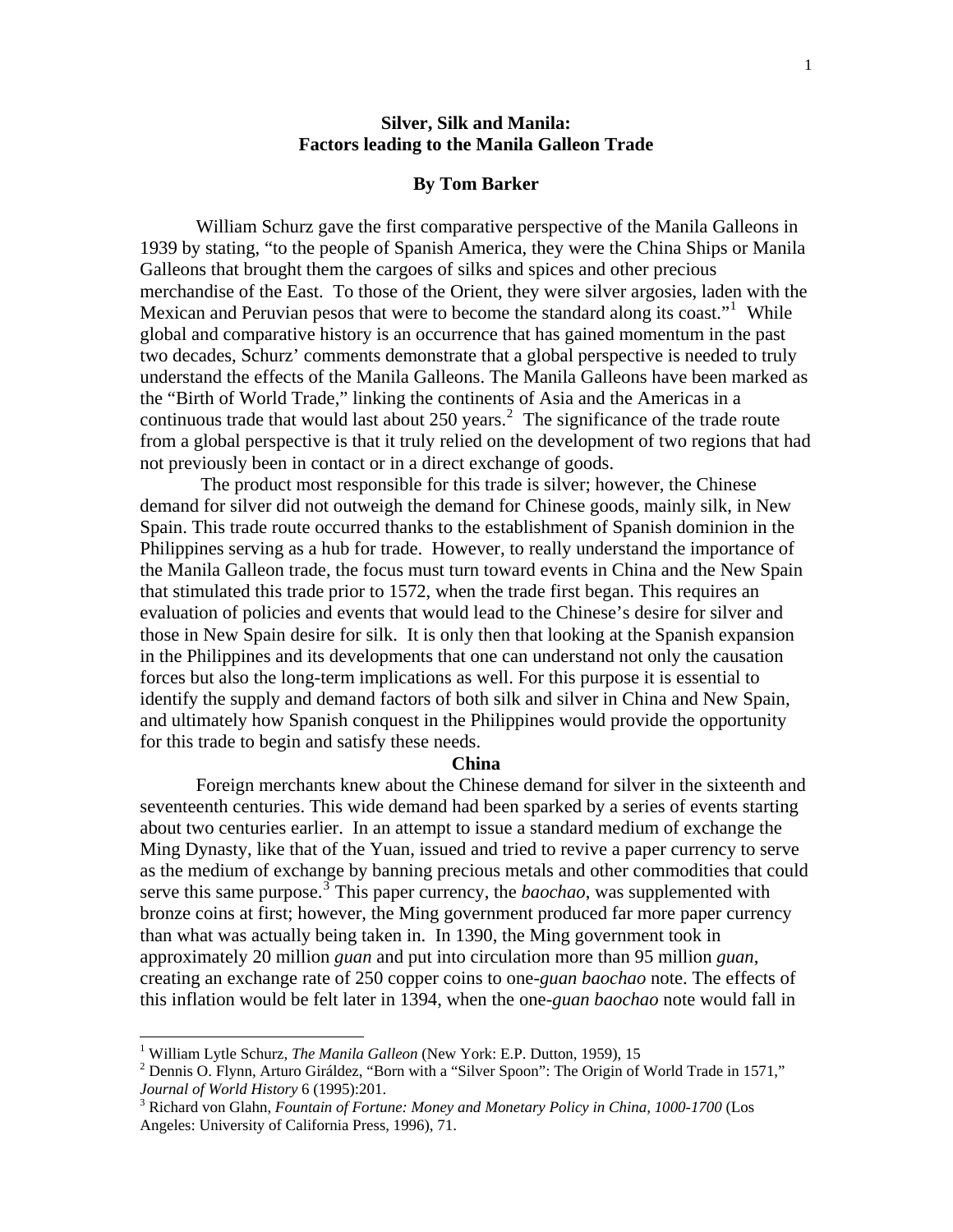value compared to the copper coins. $4$  This created a widespread loss of faith in the paper money system. Eventually, in an attempt to gain the financial stability of the *baochao,* the Ming government banned the use of coins. After further destabilization of the paper money, however, the copper coins and unminted silver became the "dominant forms of currency."<sup>5</sup> This brought an end to the use of paper money in Ming society and emphasized the importance of the two currencies in a new monetary policy.

 While these two forms of currency existed at the same time, unminted silver would eventually become more popular. According to Richard von Glahn, there were three main problems that existed with the copper coins during the fifteenth and sixteenth century: the cost to produce the coins was higher than its actual worth, neighboring states were not capable of minting coins allowing many to leave China, and the scarcity of the coins caused extensive counterfeiting.<sup>6</sup> The problems associated with copper coins were attributed to polices enacted by the Ming government of accepting silver as a way which one could pay certain taxes and also that few coins, if any, were minted from about 1430 till 1520.<sup>7</sup> Despite the increasing popularity of silver during these centuries, copper coins were still used in the basic day-to-day transactions; however, silver was the main form of payment for major transactions in the commercial sector.

The Chinese demand for silver was further escalated, when the Ming Dynasty enacted the single-whip reform. This reform allowed for the consolidation of taxes into the universal payment of silver. Until this reform, the Ming fiscal administration had in place a policy based on the concept of a "pre-tax-collection allocation."<sup>8</sup> This meant taxpayers were responsible for paying a certain amount for various expenditures in the empire. This payment could be made in various commodities like grain, cotton or labor. The problem with this method was that in some areas there were up to twelve different tax deadlines in a month that required several people to be recruited as tax collectors, thus interfering with their labors.<sup>9</sup> The single-whip reform was a major turning point in taxation policy of China as it replaced a system that had been in place for two to three thousand years, consolidating mainly land and labor taxes into a universal payment of silver.<sup>10</sup> Though the extent by which the single-whip reform allowed payments of silver to be made varied by region, it's biggest effect was the universalizing of taxes paid in silver to be collected on the same date.<sup>11</sup> This allowed for key consolidation of the Ming fiscal administration, by simplifying the payment method and when it was collected into silver, which was already widely accepted by many Chinese as the unofficial method of payment.

The single-whip reform in essence provided more stability to Ming fiscal administration. Though the continual popularity of silver grew despite government suppression, the only logical choice was for the acceptance of silver and its promotion

<sup>&</sup>lt;sup>4</sup> von Glahn, *Fountain*, 72.

<sup>&</sup>lt;sup>5</sup> von Glahn, *Fountain*, 72.

<sup>&</sup>lt;sup>6</sup> Richard von Glahn, "Myth and Reality of China's Seventeenth-Century Monetary Crisis," *The Journal of Economic History* 56 (1996): 431.

<sup>7</sup> von Glahn, *Fountain*, 83 and von Glahn, *Myth*, 431.

<sup>&</sup>lt;sup>8</sup> Charles O. Hucker, "The Ming Fiscal Administration," in *The Cambridge History of China* Vol.8, eds. Dennis Twitchett and Fredrick W. Mote (Cambridge, England: Cambridge University Press, 1998), 155.

<sup>&</sup>lt;sup>9</sup> Hucker, *Ming Fiscal*, 156.

<sup>&</sup>lt;sup>10</sup> Liang Fang-chung, *The Single-Whip Method of Taxation in China*, trans. Wang Yü-ch'uan (Cambridge, Mass.: Harvard University Press, 1956), 55.

<sup>&</sup>lt;sup>11</sup> Fang-chung, *Single-Whip*, 55.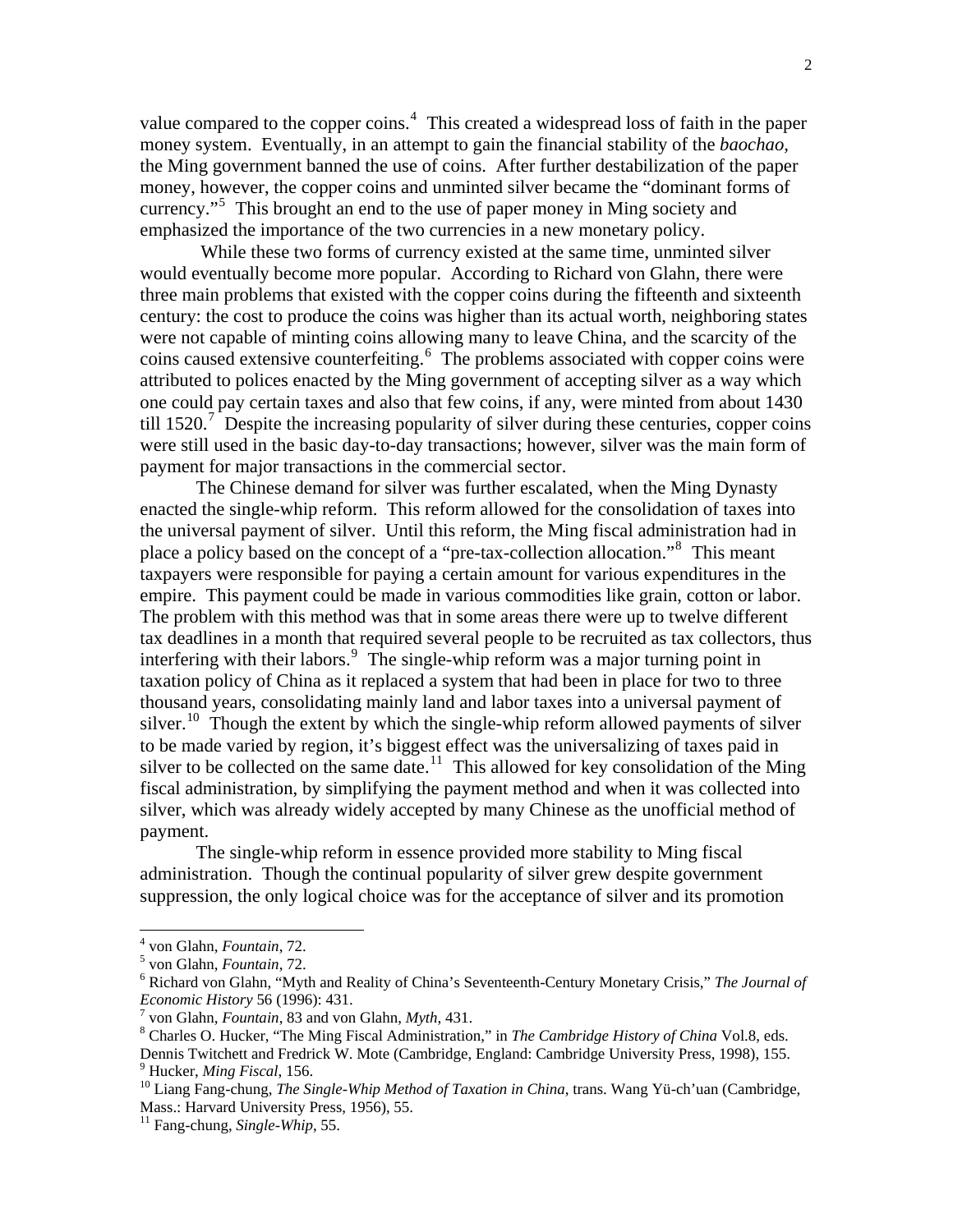instead of other practices. While this was again revolutionary in terms of fiscal policy because of the changes it brought in the way taxes had been collected, the desire for silver was thus even further escalated. The problem was that China was not able to mine the amount of silver needed to fulfill this further escalation. Data presented by William Atwell demonstrates a dramatic decrease in the amount of silver mined in China from 1400 to about  $1520$ .<sup>12</sup> Though these figures go only to 1520, Atwell notes that it does not seem likely that mining totals substantially increased after this period and that "Chinese mines may have never produced as much silver as one Spanish galleon often carried across the Pacific from Acapulco to Manila during the late sixteenth and early seventeenth century."<sup>13</sup>

 The inability to produce the amount of silver needed to satisfy this demand only meant the Chinese would have to look to other sources. By the time the single-whip reform was in full swing by the 1570's, it is no wonder that the only good that foreign powers had that were esteemed by the Chinese was silver. This demand that had been building up during the few centuries before seems to have finally reached a climatic point during this time, and is why some merchants noted that the Chinese "will as soon part with their blood as [silver], having once possession."<sup>14</sup>

 At the same time the need for silver was growing, the silk industry was also being further developed and would serve as the primary good exchanged for foreign silver. While the silk industry has been an important part of Chinese history prior to the Manila Galleon trade, policies implemented by the Ming Dynasty allowed for further expansion and rapid growth that would later provide the base commodity exchanged for silver. The Ming government allowed several benefits for those who chose to develop raw silk. Starting as early as 1393, those who planted mulberry trees were relieved of paying the land tax. This encouraged a dramatic increase in silk production by the peasant class. This production allowed many individuals to gain some wealth for themselves, creating a highly developed textile industry that would be based in several key cities of China while still having a decentralize silk raising industry in the countryside run by the average individual.<sup>15</sup>

 By the late sixteenth century the main center for the Chinese silk industry, Soochow, would reach a population of half a million people.<sup>16</sup> This growth demonstrates that highly developed silk manufacturing centers were being establish in China by the mid- to late-Ming period that centrally focused on the silk industry. Hang-sheng Chuan in describing the development of silk industry in the late Ming to the mid-Ch'ing period notes, "before the success of the Western industrialization, the development of several

<sup>&</sup>lt;sup>12</sup> William Atwell, "International Bullion Flows and the Chinese Economy circa 1530-1650," *Past and Present* 95 (May 1982): 76-79. While Atwell presents this data and several other key ideas in his article most of these figures he attributes to Hang-sheng Chuan , "Ming-tai ti yin-k'o yü yin-ch'an-e" [Taxes on Silver Mining and Silver Production Quotas during the Ming Dynasty].

<sup>&</sup>lt;sup>13</sup> Atwell, *Bullion*, 77-78.

<sup>&</sup>lt;sup>14</sup> C.R. Boxer, *Great Ships from Amacon: Annals of Macao and the Old Japanese Trade*, (Lisboa, Centro de Estudos Históricos Ultramarines, 1963), 1, quoted in Atwell, *Bullion*, 76.

<sup>&</sup>lt;sup>15</sup> Hang-sheng Chuan, "The Chinese Silk Trade with Spanish-America from the Late Ming to the Mid-Ch'ing Period" in *Studia Asiatica Essays in Asian Studies in Felicitation to the Seventy-fifth Anniversary of Professor Ch'en Shou-yi*, ed. Laurence G. Thompson (San Francisco: Chinese Material Center, 1975), 100- 101.

<sup>&</sup>lt;sup>16</sup> William Atwell, "Ming China and The Emerging World Economy, c. 1470-1650"in *The Cambridge History of China* Vol.8, eds. Dennis Twitchett and Fredrick W. Mote (Cambridge, England: Cambridge University Press, 1998), 405.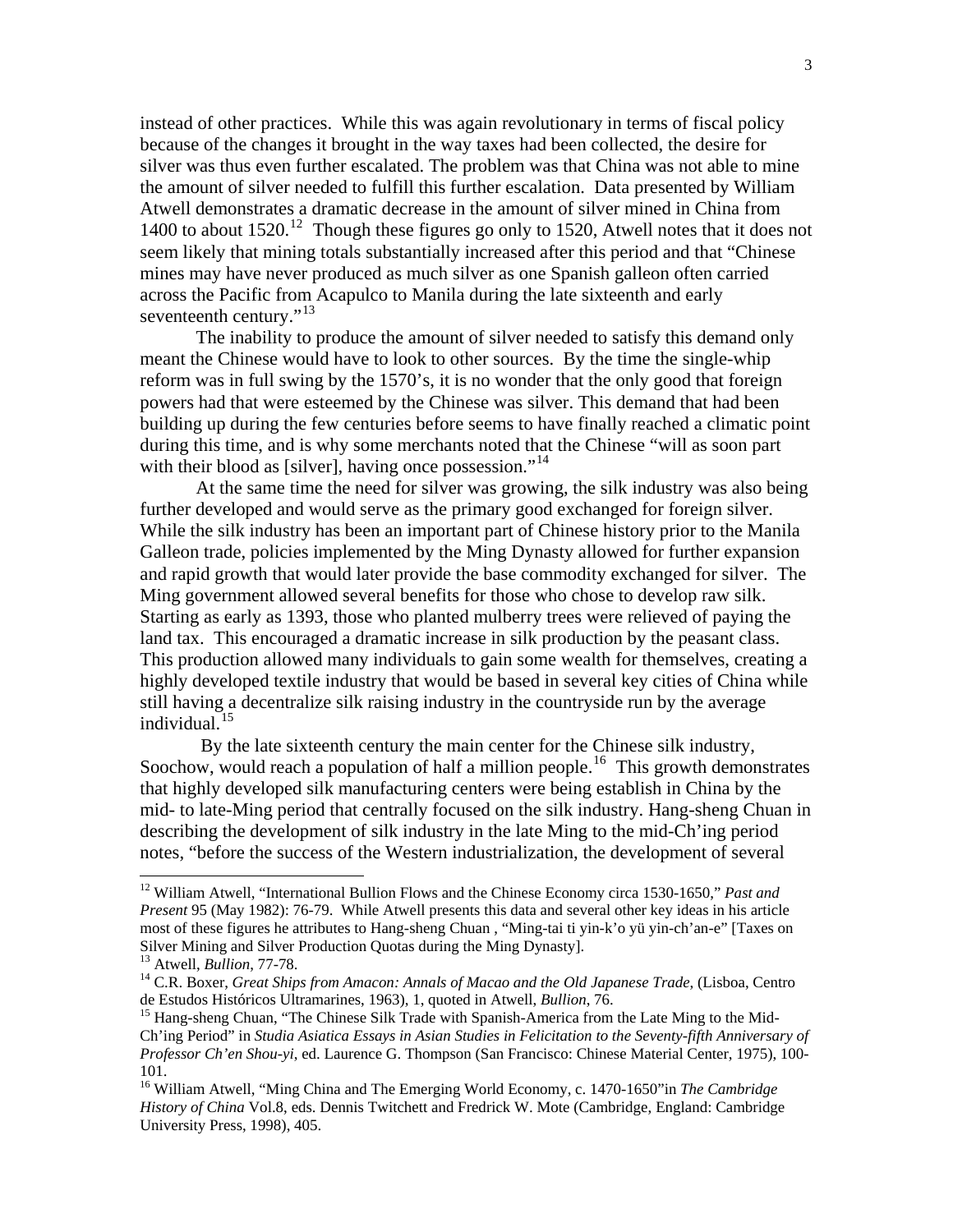Chinese industries was in no way behind in comparison with the rest of the world."<sup>17</sup> While there does not seems to be any data stating what production estimates were during the Ming Dynasty, we do know that about forty years into the Ch'ing Dynasty the Soochow Imperial Silkworks had more than quadrupled in scale to that of the late Ming period.<sup>18</sup> These two points seem to suggest that though there was a continual growth of development in the silk industry in the rural and urban areas of China, the single-whip reform further escalated the growth of these industries as people tried to fulfill their tax obligations by gaining silver, and the Manila trade came into creation.

Even as the silk industry continued to grow and developed several decades after the galleon trade was started, this dynamic growth could not have been possible until the galleon trade started. This is because Europe's primary supplier of silk was Persia and not China.<sup>19</sup> The majority of silk exported from China went to two main locations: Japan and the New Spain.<sup>20</sup> Despite the fact that the silk industry in the 1570's was substantially smaller in size than it would be a hundred years later, the industry at this time had to be highly developed, offer better quality products, and most importantly offer cheaper prices than what could be obtained elsewhere by those in the Americas. This is why during the years of 1572 until 1588, approximately 95% of all goods imported to Manila from China were silk products because it is what brought silver to the coffers of China. $^{21}$ 

This natural desire the Chinese had to use silver as a medium of exchange within the few centuries prior to the implication of the single-whip reform was because it was simply the best alternative. While the exchange of goods for silver had been long practiced in China, the single-whip reform universalized it to the whole body of China. With a population containing one-quarter of the world's population, the shift to silver had global implications, especially since they could not produce the silver they needed.<sup>22</sup> This is why the single-whip method was probably the most important event in China leading to this trade network. By the early 1570's what the Chinese needed was someone to satisfy this natural desire for silver by providing two things: an almost endless amount of silver and a desire to acquire Chinese goods, namely silk.

#### **New Spain**

One of the key aspects in understanding the importance of the New Spain, as was formally controlled by the Spainish, was that the New Spain would have held in its mountains what is considered to be a majority of the world's silver. Unlike silk or other commodities, silver is limited to a set amount because it cannot be grown or manufactured. This means the ability to have a large amount of silver is predicated on either trading for it or being lucky enough to control land that it is located on and extracting it. The huge amount of silver that the Spanish acquired was based on the second principle: that they were lucky enough to control the land on which it was located.

<sup>&</sup>lt;sup>17</sup> Chuan, *Chinese Silk*, 100.

<sup>&</sup>lt;sup>18</sup> Shih Min-hsiung, *The Silk Industry in Ch'ing China* (Ann Arbor: Center for Chinese Studies, University of Michigan, 1976), 40-41.

<sup>&</sup>lt;sup>19</sup> Dennis O. Flynn, Arturo Giráldez, "Silk for Silver: Manila-Macao Trade in the 17<sup>th</sup> Century," Philippine *Studies* 44:53.

 $^{20}$  Flynn and Giráldez, *Silk for Silver*, 53-54.

<sup>&</sup>lt;sup>21</sup> Chuan, *Chinese Silk*, 107.

<sup>&</sup>lt;sup>22</sup> Dennis O. Flynn, Arturo Giráldez, "Arbitage, China, and World Trade in Early Modern Period" in The Pacific World: Lands, People and History of the Pacific, 1500-1900 Vol.4, eds. D. O. Flynn, A. Giráldez, and J. Sobredo (Burlington: Ashgate Publishing, 2001), 264.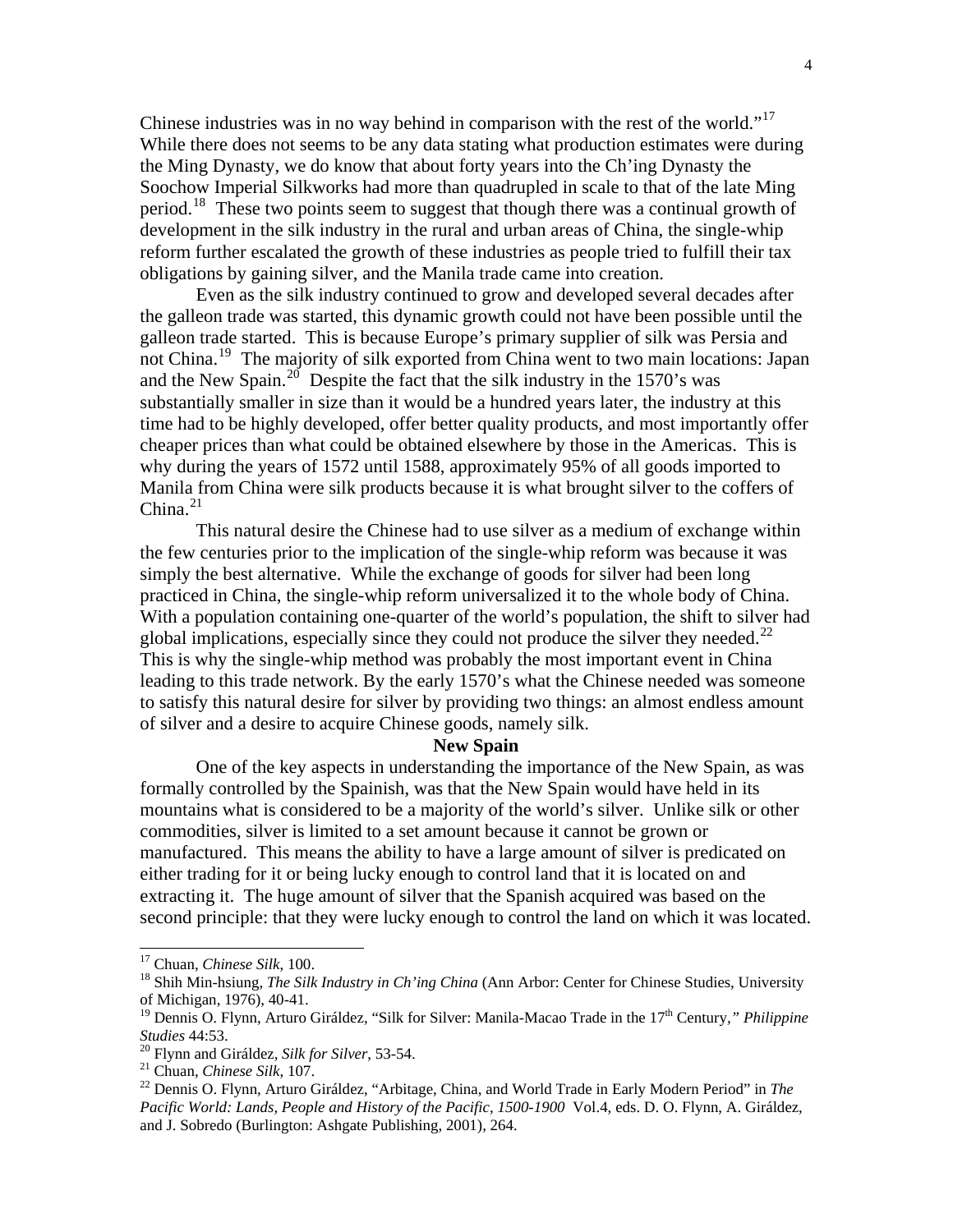Silver production in New Spain was composed of large amounts of ore shipped throughout the world. Between 1550-1800, Mexico and South America produced a little more than 80% of the world's silver.<sup>23</sup> The majority of this production took place in Potsi located in the viceroyalty of Peru. The mountain range stretching from the bottom of Chile into Canada serves as an ideal geological place for silver to form due to volcanic eruptions during the Tertiary Age, Potsi geographic shape allowed for vast amounts of veins of silver to be formed.<sup>24</sup> This silver was discovered at Potsi in 1545, and within a period of about sixty years the inhabitants increased from 0 to about  $160,000$ .<sup>25</sup> Potsi itself may be responsible for producing about 60% of the total amount of silver mined in the world in the second half of the sixteenth century.<sup>26</sup> While the majority of silver came from Potsi it is also important to remember other successful mines in Columbia and Mexico.

 These mines produced large amounts of silver triggering a boom well underway by the late 1550's to late 1560's. Silver production further soared as the mercury amalgamation process was introduced. Harry Cross has noted that the "introduction in 1573 of the mercury amalgamation process, which profitably treated low-grade silver ore, radically transformed the industry."<sup> $27$ </sup> He states that this led to the "development of large-scale plants and greater organization of labor," which implemented a system of forced Indian labor that brought some natives as far as six hundred miles away.<sup>28</sup> These factors would by 1585 lead to silver production being more than seven times the amount than was mined in 1572.

 The vast amount of silver produced by New Spain, however, led to the devaluation of silver in relation to gold. Between 1566-1608, the silver to gold ratio was 12.12 to 1 in the Spanish Empire, while the ratio in China at about the same time fluctuated from 5.5 to 1 and 8 to 1.<sup>29</sup> This allowed huge profits to be made in trade with the Chinese. This low production cost in New Spain combined with high demand prices in China contributed to what Flynn and Giráldez define as probably the "most spectacular mining boom in human history" and why they state that the majority of this silver would be engaged in international trade.<sup>30</sup>

 The Spanish ability to gain silver, though they were able to conquer the land, is primarily based on geological factors that had been determined long before anyone inhabited the Americas. If the Treaty of Tordesillas had been redrawn, or if other factors had come into play to prevent Spain from acquiring these lands, most importantly Potsi, then it is unlikely that Spain would have become the power it did because its power was based on the wealth generated by silver.<sup>31</sup> However, the world of counter-factual history is full of what-ifs and that is not how it happened. Spain did acquire a great amount of

<sup>&</sup>lt;sup>23</sup> Harry E. Cross, "South American Bullion Production and Export" in *Precious Metals in the Late Medieval and Early Modern World*, ed. J.F. Richards (Durham: Carolina Academic Press, 1983), 397.

<sup>&</sup>lt;sup>24</sup> D.A. Brading and Harry E. Cross, "Colonial Silver Mining: Mexico and Peru," *The Hispanic American Historical Review* 52 (1972): 547-548.

<sup>&</sup>lt;sup>25</sup> Flynn and Giráldez, *Silver Spoon*, 209.

<sup>&</sup>lt;sup>26</sup> Flynn and Giráldez, *Silver Spoon*, 209.

<sup>&</sup>lt;sup>27</sup> Harry E. Cross, *American Bullion*, 404-405.

<sup>&</sup>lt;sup>28</sup> Harry E. Cross, *American Bullion*, 405.

<sup>&</sup>lt;sup>29</sup> C.R. Boxer, *Platas es Sangre, 461* and Harry E. Cross, *American Bullion*, 400.

<sup>&</sup>lt;sup>30</sup> Flynn and Giráldez, *Silver Spoon*, 209, and Flynn and Giraldez, *Arbitage*, 261.

<sup>&</sup>lt;sup>31</sup> Flynn and Giráldez suggest that if China did not required so much silver that there possibly would not have been a Spanish Empire, Flynn and Giraldez, *Arbitage*, 262.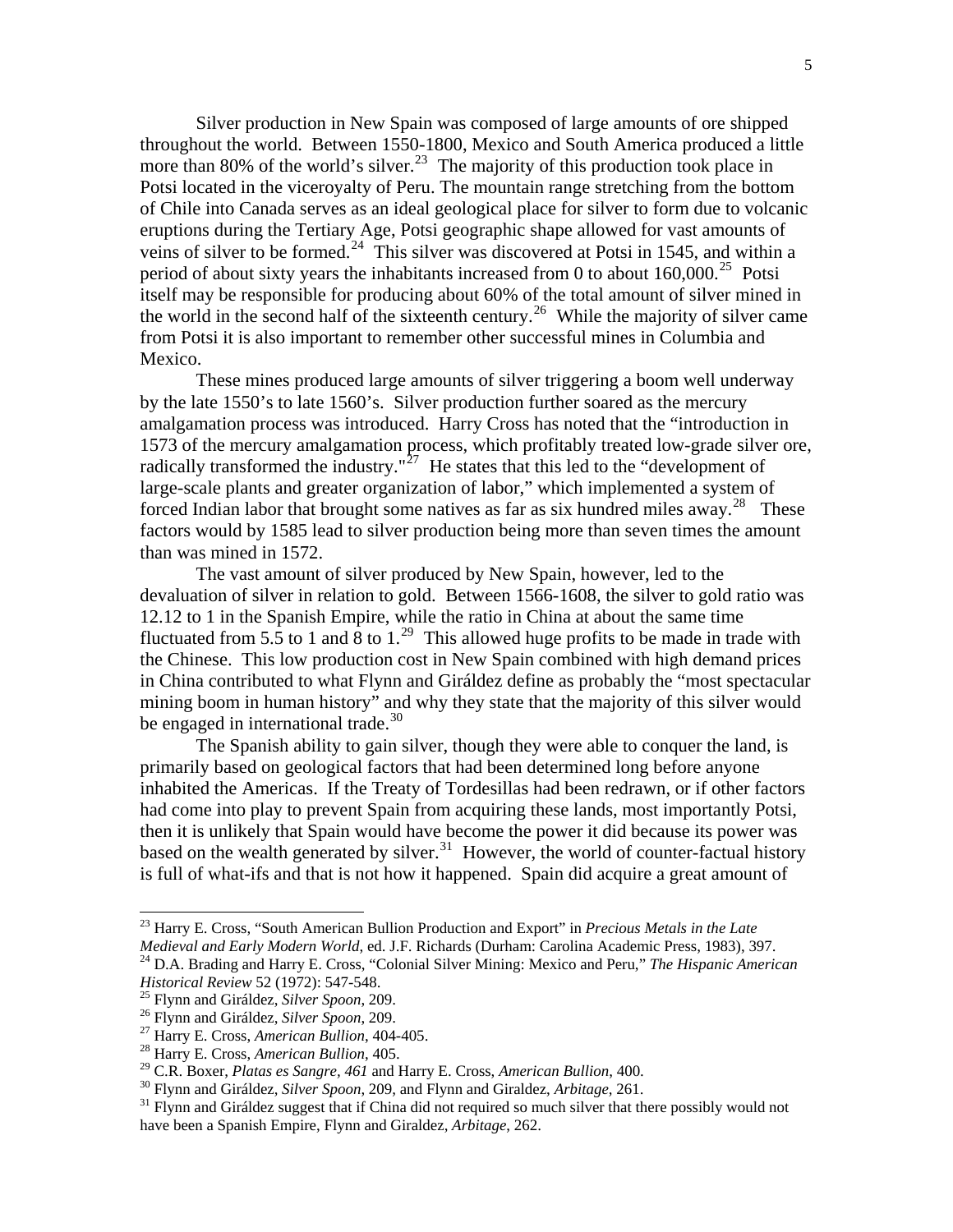wealth from silver ore, occurring within the same time period that the single-whip reform was adopted in China.

 While New Spain would be the major supplier of silver in the world, it would consume large amounts of silk in exchange for silver, despite the existence of a silk industry in New Spain. Cortez had requested the goods necessary to start producing silk shortly after the fall of Tenochtitlan in  $1522.^{32}$  While the industry had a rough start, by the 1540's most of what today is Mexico provided much of its own silk for the Americas. This is because although there was a large amount of precious metals in the Americas, few encomenderos had those prize tracts of land in which it was located. This led to the development of American sericulture that required little investment, could easily be transported, and allowed for the native population to serve as the main workforce. Sericulture spread over colonial Mexico and eventually became a great moneymaking venture for those who participated in it. $^{33}$ 

 While raw silk was being produced at a dramatic scale in colonial Mexico, the silk textile industry developed as well. Many artisans from Spain were attracted to the Americas because of the relief of not having to pay taxes decreed in  $1532.<sup>34</sup>$  By the time the raw silk industry was in its boom period, there was a large establishment of various textile factories in places like Mexico City and Puebla. The development of these goods was primarily focused on making profit, and the Spanish government tried to have its colonies produce goods that were of substantial worth in its colonies. In the industrial center of Puebla the Church favored the development of silk weaving as it was the main consumer of these luxurious goods.<sup>35</sup> In describing the atmosphere and consensus about the silk textiles in New Spain, Jan Bazant states, "the prospects of the silk industry in New Spain were promising, and there was great optimism about it."<sup>36</sup>

 With the great optimism toward the development of the silk industry in New Spain, one may then ask: "Why was the main export to Americas in the Manila Trade then Chinese silks?" There are several answers to this question. The first problem actually began during the boom period of silk production. In the 1540's a series of new laws were enacted to free illegally enslaved Native Americans and to prohibit the encomenderos from using the slaves for their own personal services.<sup>37</sup> Also during the beginning of the boom period, one pound of raw silk was worth about one and a half pesos, and by 1579 the price was nearly seven times what it had been about forty years earlier.<sup>38</sup> This jump in price seems to correlate strongly with the problems relating to labor issues. While it is highly unlikely that those who were indigenous laborers were paid well for their labor, the cost needed to be made up in the selling price of the silk and is one of the main factors that explains this rising price.

 The rising prices of silk in the Americas had dramatic effects, causing Chinese silks to become more favorable. Though this paper is focused on events leading to the Manila Trade in 1573, to understand and draw this conclusion one must look at the events

l

<sup>&</sup>lt;sup>32</sup> Woodrow Borah, *Silk Raising in Colonial Mexico* (Los Angeles: University of California Press, 1943): 5-6.

 $T^{33}$  Borah, *Silk Raising*, 15.

<sup>&</sup>lt;sup>34</sup> Jan Bazant, "Evolution of the Textile Industry of Puebla 1544-1845," *Comparative Studies in Society and History* 7 (1964): 59.

<sup>&</sup>lt;sup>35</sup> Bazant, *Puebla*, 56-57.

<sup>&</sup>lt;sup>36</sup> Bazant, *Puebla*, 60-61.

<sup>&</sup>lt;sup>37</sup> Borah, *Silk Raising*, 27.

<sup>&</sup>lt;sup>38</sup> Borah, *Silk Raising*, 27.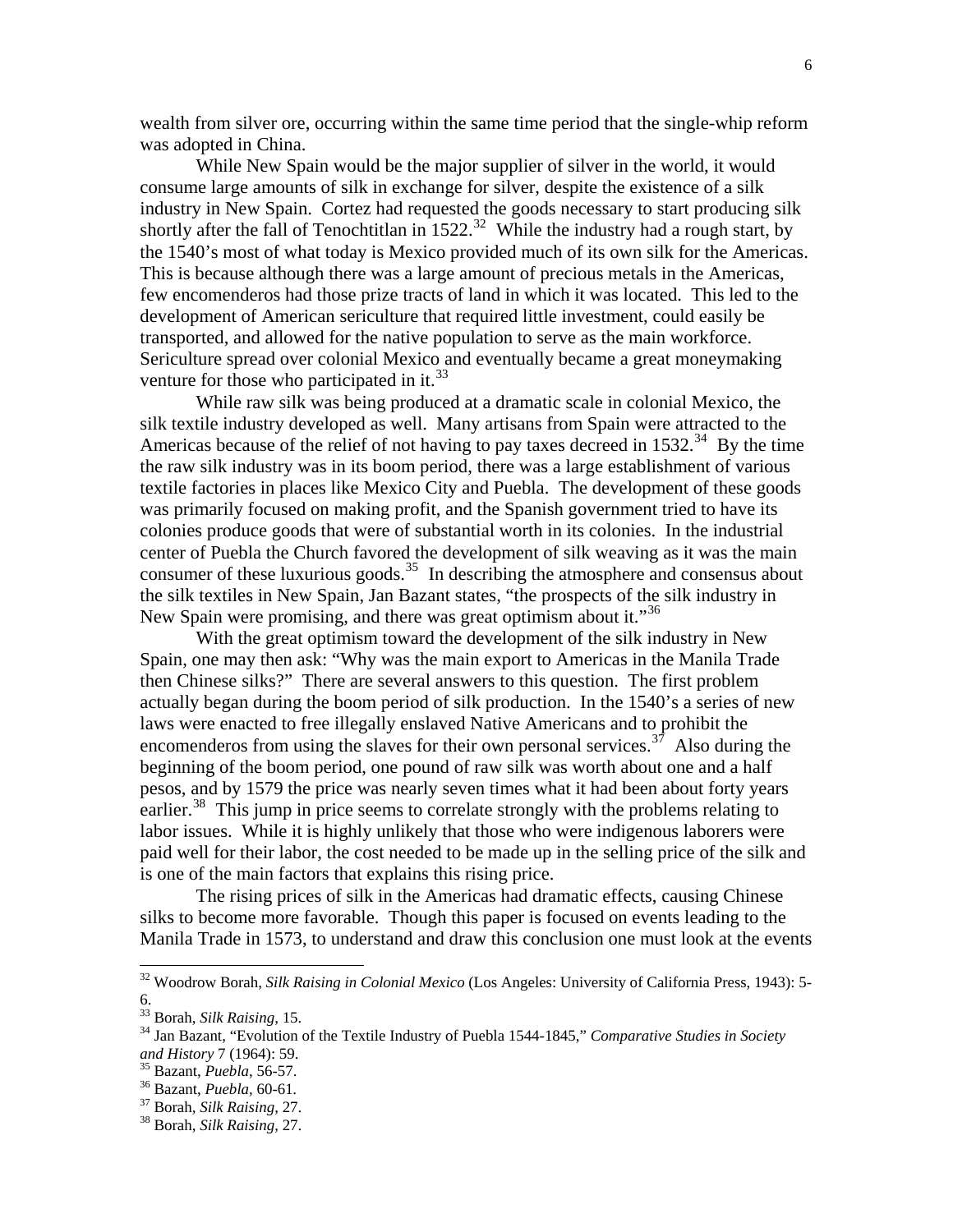after the establishment of Manila trade to see why Chinese silks were more favorable. In better qualifying the statement that Chinese silks were more desirable than those produced in Mexico, one must first understand that the majority of the silks transported to the New World at first were in raw form. In 1620 a person could buy one picul of raw silk in Manila for 200 pesos and sell that exact same picul in Lima for  $1,950$  pesos.<sup>39</sup> The profit margin for sending silks from Manila to the America varies by location, but the average profit margin seems to have been between 100% to 300% of the initial investment, with some sources stating that a profit of 400% could be made.<sup>40</sup> The silk was not only a higher quality than those produced in Mexico, but also the Chinese were able to mimic Spanish styles.<sup>41</sup> This demonstrates that more money could be made in transporting a higher quality and similar style silk to the Americas than domestically producing it.

 Another fact contributing to the choice of Chinese silk over domestically produced silk was that Chinese silk was dramatically cheaper in price. Domestic silk on the average was about three times higher in price than Chinese.<sup>42</sup> Chuan states that this decrease in price made it more consumable for the masses of the Americas. "The Indians, Negroes and other people in Peru were originally unable to buy silks because of the high price, but with large-scale imports and lower prices they bought silk textiles to make into clothes." $43$  As the common person was able to afford silk, the consumption grew and eventually fueled the trade of silver for silk.

Spanish silk was unable to compete at the same level as the Chinese. By 1592 the main source of silk was China; however, this concept was already instilled in the people of the Americas by 1582, and they were making the necessary adjustments.<sup>44</sup> Within the next two hundred years people would note that, "the Chinese goods form the ordinary dress of the natives of New Spain."<sup>45</sup> Spanish American silk was not able to compete with Chinese silk that offered better prices and led to a larger consumer base. As the Chinese would be in high demand for the large amount of silver that was being produced in the Americas, those in America would easily trade for silk because it offered huge profit margins yet was still cheaper than domestically produced silk.

#### **Philippines**

 In both China and New Spain there were indeed several factors discussed that led to the desire to trade for what the other had. With the Chinese need for silver and the inability to produce the amount needed domestically, it seems evident that New Spain with an overabundance of silver should trade for Chinese silk that were lower in cost and offered a much higher profit than those produced in New Spain. What was needed was a point-of-exchange where these goods could be traded. The Philippines, primarily the establishment of Manila, would serve as the contact point where goods could easily be traded, and the desires of both could be achieved.

<sup>&</sup>lt;sup>39</sup> Chuan, *Chinese Silk*, 114.

<sup>&</sup>lt;sup>40</sup> Chuan, *Chinese Silk*, 113.

<sup>&</sup>lt;sup>41</sup> Debin Ma "The Great Silk Exchange: How the world was connected and developed " in *Pacific* Centuries: Pacific Rim History Since the Sixteenth Century, eds. D.O. Flynn, L. Frost, and A.J.H. Lantham (New York: Routledge: 1999), 51.

<sup>&</sup>lt;sup>42</sup> Flynn and Giráldez, *Arbitage*, 266.

<sup>&</sup>lt;sup>43</sup> Chuan, *Chinese Silk*, 112-114.

<sup>&</sup>lt;sup>44</sup> Borah, *Silk Raising*, 89.

<sup>&</sup>lt;sup>45</sup> Quoted in William Lytle Schurz, "Mexico, Peru, and Manila Galleon," *The Hispanic American Historical Review* 1 (1918): 390. Schurz references this to *Extracto Historical*, f. 40b.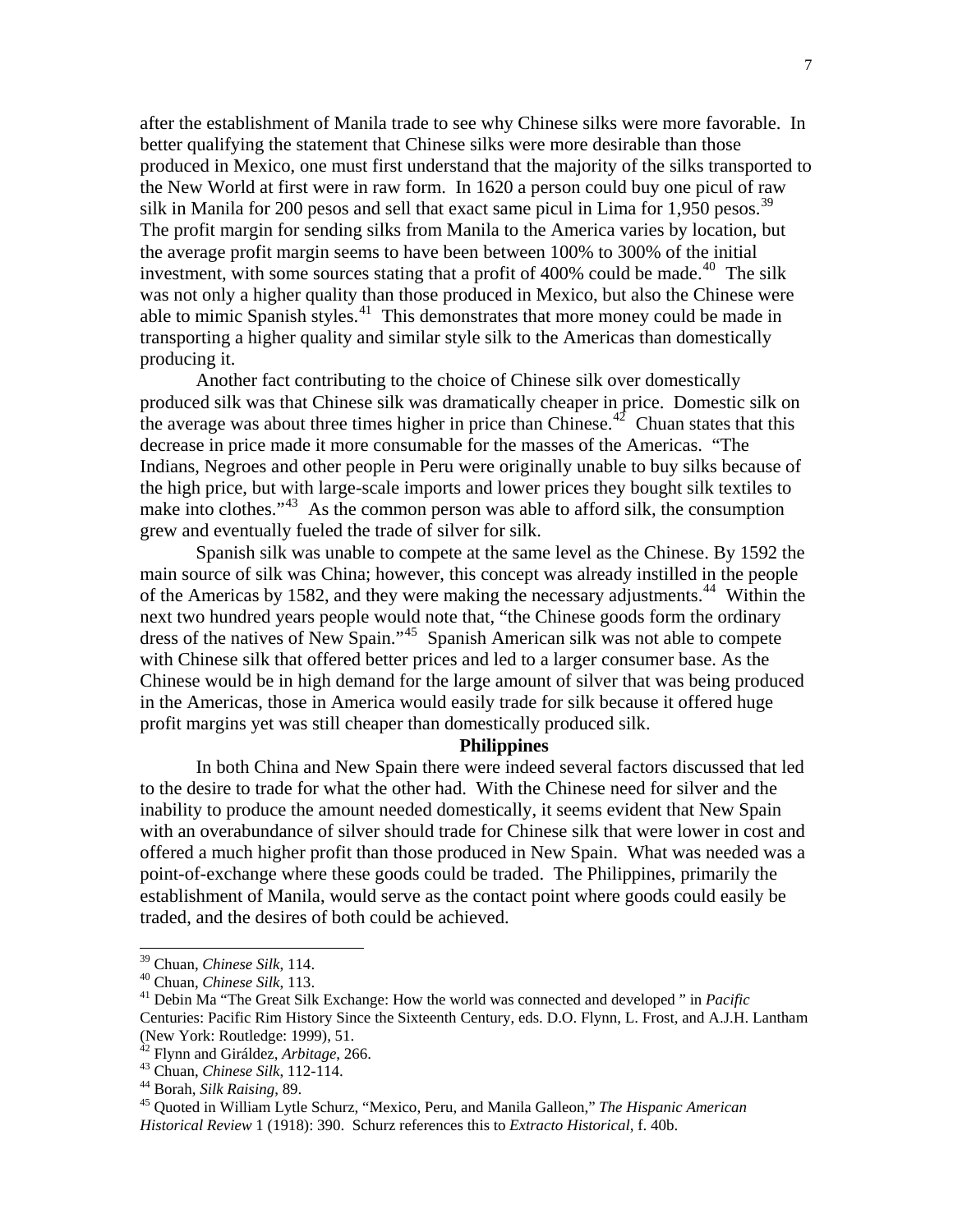The problem with Spanish expansion in the East was that it was limited. Due to the Treaty of Zaragoza, Portugal had the right to most of East Asia. This turned Spanish attention to the "Western Islands," where in 1542 Ruy López de Villalobos would set out from Mexico and renamed the Islands the Philippines after Phillip II.<sup>46</sup> This expedition was ill fated but the Spanish were determined to have an outpost in the East, so they sent Miguel López de Legaspi. Legaspi reached Cebu by April 27, 1565 where he established the main settlement of the Philippines until it was moved to Manila six years later.<sup>47</sup> The Spanish had been hopeful that like other European powers, it could establish some sort of trade or develop some sort of goods in the Philippines in order to generate monetary gains. The problem was that the only goods that the Philippines offered was cinnamon, which had little value. Legaspi in 1568 sent a letter to the King stating, "this land cannot be sustained by trade."<sup>48</sup>

 Despite Legaspi's pessimistic statement to the King, he really was optimistic about the potential of the Philippines. One of the major factors that seemed to give the Spanish an advantage in Asia was its determination to establish a trading outpost in the East. This determination was further put to the test as Legaspi sent Felipe de Salcedo, his grandson, back to New Spain charting the return voyage home that would come to be the return voyage back to Mexico for several centuries.<sup> $49$ </sup> On the return voyage, Felipe carried the first goods across the Pacific, a small amount of cinnamon that would be of little worth in the Americas. Though cinnamon offered little chance of making a profit, Legaspi was determined to establish trade with the Chinese. In almost a prophetic voice he stated, "We shall gain commerce with China."<sup>50</sup>

What became key to establishing trade with the Chinese was a decision made by Legaspi to move the capital from Cebu to Manila in 1571. Manila was key to the establishment of trade for several reasons. First, Manila had the advantage of being in an ideal location that allowed for trade with much of East and Southeast Asia within a short period of time.<sup>51</sup> This meant that Manila served as a strategic point in Asia that allowed Spain to not only be in an ideal location, but also had one of the best harbors. It is estimated that the annual cost of maintaining the Philippines between 1591-1780 was 10 to 15% of the total income brought from the Manila trade.<sup>52</sup> Despite the cost to maintain such a port, the Spanish must have viewed this outpost as key not only for commercial reasons, but the strategic location as well. $^{53}$ 

 $\overline{a}$ 

 $53$  Even though the cost to maintain Manila was high, it is estimated that the Spanish Crown made a profit of 218,415 pesos a year through much of the seventeenth century. See Dennis O. Flynn and Arturo Giráldez, "Spanish Profitability in the Pacific: The Philippines in the Sixteenth and Seventeenth Centuries," in *Pacific Centuries: Pacific Rim History Since the Sixteenth Century*, eds. D.O. Flynn, L. Frost, A.J.H. Lantham (Routledge: New York, 1999) 25.

<sup>&</sup>lt;sup>46</sup> Schurz, *Galleon*, 21.

<sup>&</sup>lt;sup>47</sup> Schurz, *Galleon*, 23.

<sup>&</sup>lt;sup>48</sup> Miguel López de Legaspi, quoted in Schurz, *Galleon*, 23.

<sup>&</sup>lt;sup>49</sup> Schurz, *Galleon*, 24.

<sup>&</sup>lt;sup>50</sup> Miguel López de Legaspi, quoted in Schurz, *Galleon*, 27.

<sup>&</sup>lt;sup>51</sup> M.N. Pearson, "Spanish Trade in Southeast Asia" in *The Pacific World: Lands, People and History of the Pacific, 1500-1900* Vol.4, eds. D. O. Flynn, A. Giráldez, and J. Sobredo (Burlington: Ashgate Publishing, 2001), 119.

<sup>&</sup>lt;sup>52</sup> Carla Rahn Phillips, "The Growth and Composition of Trade in the Iberian Empires, 1450-1750" in *The Rise of Merchant Empires: Long-distance Trade in the Early Modern World, 1350-1750*, ed. James Tracy (Cambridge, Cambridge University Press, 1990), 98.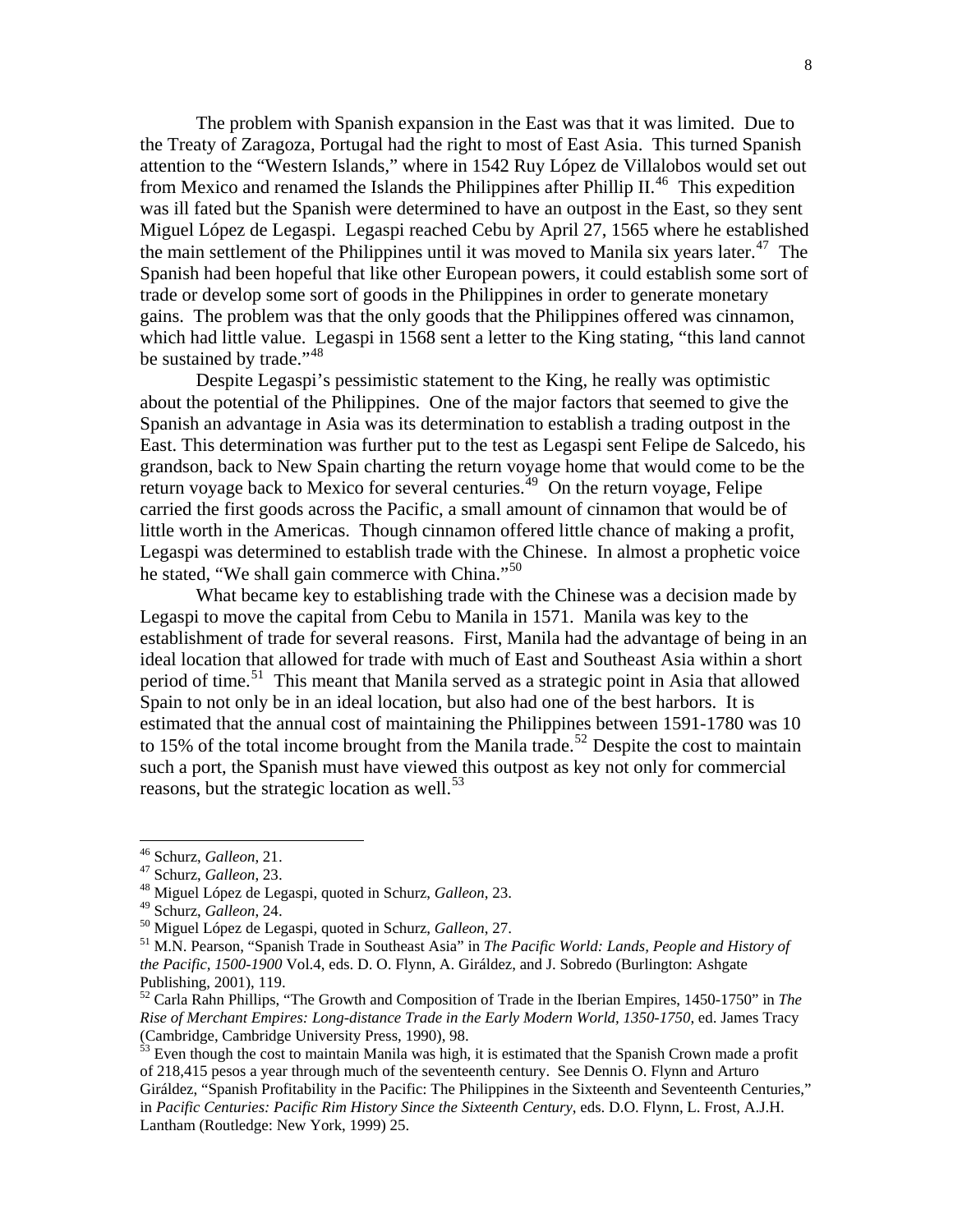Another important fact about Manila was that previous to its settlement by the Spanish, Chinese relationships with Manila and the Philippines had been going on for some centuries. In 1570, prior to the establishing of what would become Manila, a settlement of about 150 Chinese was located in this area.<sup>54</sup> Contact between China and the Philippines seems to have begun sometime in the Sung Dynasty, and there had long existed a Chinese settlement in the Philippines.<sup>55</sup> This long-established connection that the Chinese had with the Philippines proved to be an advantage that would help to stimulate the trade between China and Manila. Overall, Manila was a good location for the Spanish to set up shop because of the strategic geographic location and its history with China.

 A concept that has been maintained by Flynn and Giráldez is that the "birth of world trade" began in 1571. They state that "based on Boxer's logic, we choose 1571 – the year the city of Manila was founded as a Spanish entrepôt – as the specific year during which global trade was born."<sup>56</sup> The problem with this argument is that trade did not commence between the Spanish and the Chinese until 1572. The events leading to this trade are based on an incident in which one of Legaspi's ships rescued the crew of a Chinese junk off the coast of Midoro.<sup>57</sup> The Chinese must have related this experience and the generosity that they received from the Spanish. In describing the events that followed, the Augustinian historian, Padre Zuñiga states, "at the beginning of 1572 there arrived, with a great deal of rich merchandise those Chinese whom the Spaniards had saved from the shipwreck on Midoro, together with many others of that nation. With this the foundation of a lucrative commerce was laid."<sup>58</sup> The goods obtained by the Spanish from the Chinese were transported to Acapulco in two galleons in 1573 containing 712 pieces of silk and other goods.<sup>59</sup> Thus, in 1573 the trade network had been establish in which silk was traded in Manila to the Spanish for silver, since there were not other goods that the Chinese could want, and this silk crossed the Pacific to Acapulco. By 1576 the trade was firmly established as more and more Chinese junks came to Manila to obtain the much-needed silver.

 While the flow of goods between China and the Americas actually started in 1573, Flynn and Giráldez's statement can also be based on the fact that Manila was to serve no other purpose than the support of possible trade with China. However, the obtaining of Chinese goods can be traced back to before the establishment of Manila. The first acquiring of Chinese silks seems to have happened when Moro traders first appeared at  $\widetilde{\text{Cebu}}^{60}$  The Moros provided goods like silk and porcelain, which they had obviously obtained from China, to the Spanish. This is probably the first incident of

<sup>&</sup>lt;sup>54</sup> Edgar Wickberg, *The Chinese in Philippine Life, 1850-1898* (Quezon City: Ateneo de Manila University Press, 2000): 4.

<sup>&</sup>lt;sup>55</sup> Wickber, *Philippine Life*, 3. Information is presented about Chinese Philippine relationships prior to Spanish arrival in the archaeological findings described in Olvo R. T. Janse, "Notes on Chinese Influence in The Philippines in Pre-Spanish Times," *Harvard Journal of Asiatic Studies* 8, (1944): 34-62.

<sup>&</sup>lt;sup>56</sup> Dennis O. Flynn and Arturo Giráldez, "Cycles of Silver: Global Economic Unity through the Mid-Eighteenth Century," Journal of World History 13, (Fall 2002), 393, and Flynn and Giráldez, *Silver Spoon*, 201-218

<sup>&</sup>lt;sup>57</sup> Schurz, *Galleon*, 27.

<sup>&</sup>lt;sup>58</sup> Padre Zuñiga quoted in Schurz, *Galleon*, 27.

<sup>59</sup> Schurz, *Galleon*, 27.

<sup>&</sup>lt;sup>60</sup> Benito Legarda, Jr., "Two and a Half Centuries of the Galleon Trade" in The Pacific World: Lands, *People and History of the Pacific, 1500-1900*. Vol.4, ed. . O. Flynn, A. Giraldez, and J. Sobredo (Burlington: Ashgate Publishing, 2001), 338.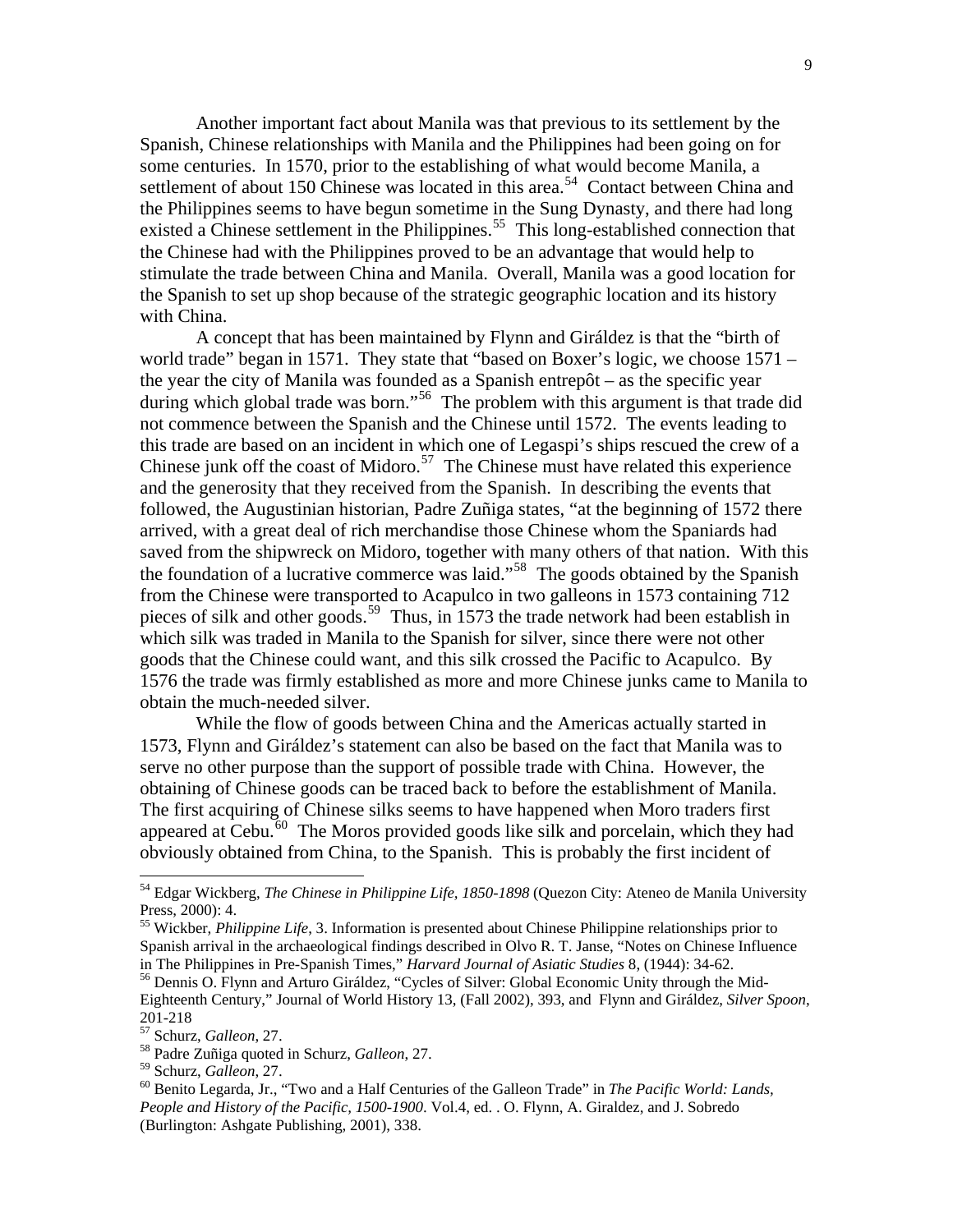Chinese goods coming into the hands of those Spanish in the Philippines.<sup>61</sup> However, the amount of goods does not seem too significant as the governing center was moved to Manila and a lucrative trade was not established with a preexisting system.

## **Works Cited**

 $\overline{a}$ 

- Atwell, William S. 1982. "International Bullion Flows and the Chinese Economy circa 1530-1650," *Past and Present*, 95:68-90.
- ---. 1998. "Ming China and The Emerging World Economy, c. 1470-1650." In *The Cambridge History of China*. Vol. 8, *Ming Dynasty, 1368-1644, Part 2*, eds. D. Twitchett, and Frederick W. Mote, 376-416. Cambridge: Cambridge University Press.
- Bazant, Jan. 1964. "Evolution of the Textile Industry of Puebla 1544-1845." *Comparative Studies in Society and History* 7, 1:56-59.

Borah, Woodrow. 1943. *Silk Raising in Colonial Mexico*. Berkeley and Los Angeles: University of California Press.

- Boxer C.R. 1963. *Great Ships from Amacon: Annals of Macao and the Old Japanese Trade.* Lisboa, Centro de Estudos Históricos Ultramarines.
- ---. 2001. "Plata es Sangre: Sidelights on the Drain of Spanihs-American Silver in the Far East, 1550-1700." In *The Pacific World History Lands, People and History of the Pacific, 1500-1900.* Vol. 4, *European Entry into the Pacific: Spain and the Acapulco-Manila Galleons*. eds. D.O. Flynn, A. Giráldez, and J. Sobredo. pp. 165-183. Burlington, Vermont: Ashgate.
- Brading, D.A. and Harry E. Cross. 1972. "Colonial Silver Mining: Mexico and Peru." *The Hispanic American Historical Review* 52, 4:545-579.
- Chuan, Hang-sheng. 2001. "The Chinese Silk Trade with Spanish-America from the Late Ming Period to the Mid-Ch'ing Period." In *Studia Asiatica Essays in Asian Studies in Felicitation to the Seventy-fifth Anniversary of Professor Ch'en Shouyi*, ed. Laurence G. Thompson, 99-117. San Francisco: Chinese Materials Center.
- Cross, Harry E. 1983. "South American Bullion production and export 1550-1750." In *Precious Metals in the Later Medieval and Early Modern Worlds*, ed. J.F. Richards, 397-423. Durham, North Carolina: Carolina Academic Press.

<sup>&</sup>lt;sup>61</sup> Legarda, *Centuries*, 338. This is a topic that is briefly mentioned by Legarda, who does not cite were he obtained this information, while other citations in the general area of this reference to Schurz *The Manila Galleon* do not mention Moro traders. This is a topic that needs to be further investigated and pursued as to why the Spanish did not further establish trade with this preexisting system.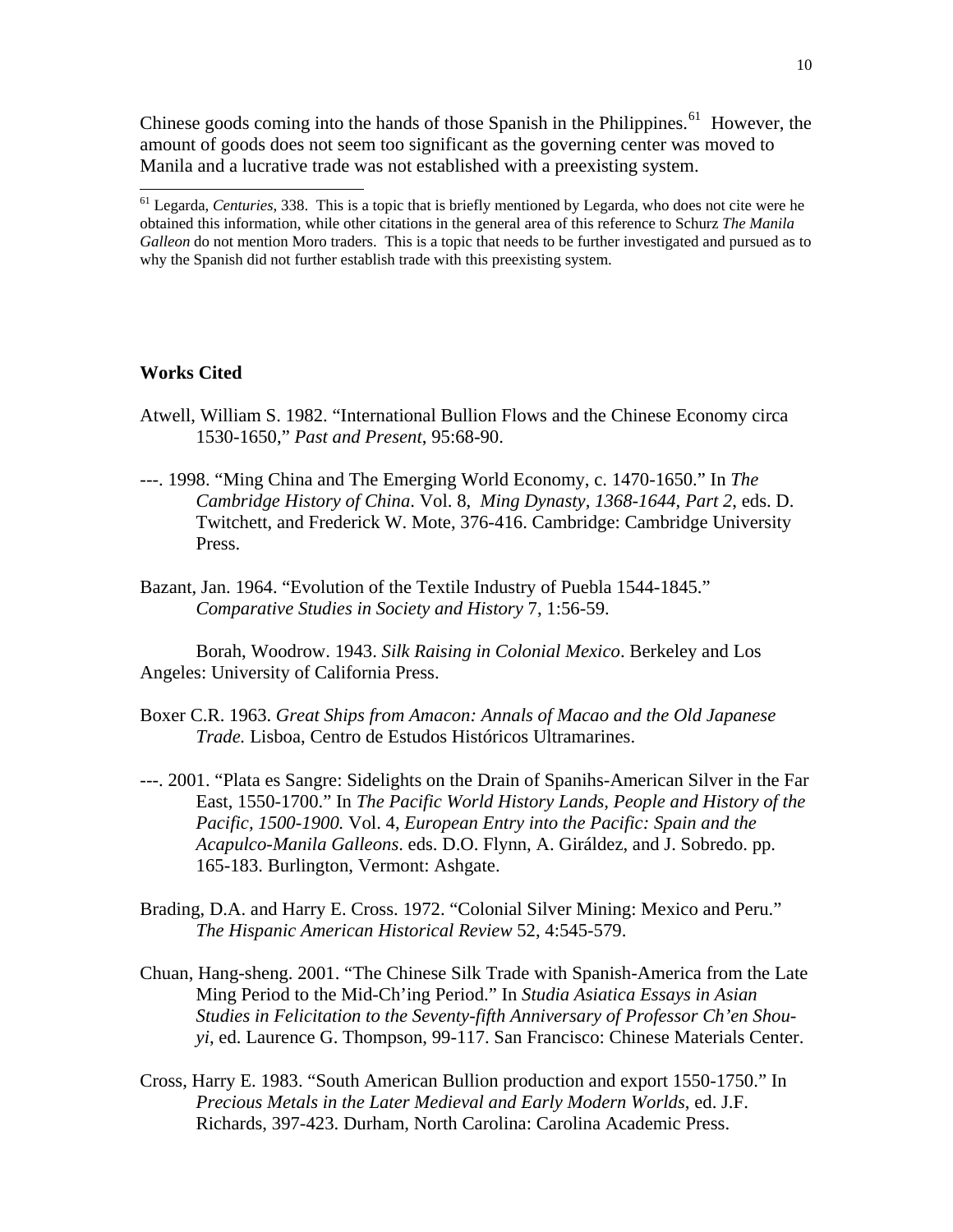Fang-chung, Liang. 1956. *The Single-Whip Method of Taxation in China*. Trans. Wang Yü-ch'uan. Cambridge, Mass. Harvard University Press.

- Flynn, Dennis O. and Arturo Giráldez. 1994. "China and the Manila Galleons" In *Japanese Industrialization and the Asian Economy*, eds. A.J. H. Latham and H. Kawakatsu, 71-86. London: Routledge.
- ---. 1995. "Born with a 'Silver Spoon': The Origin of World Trade in 1571." *Journal of World History* 6, 2:201-221.
- ---. 1996. "Silk for Silver: Manila-Macao Trade in the 17<sup>th</sup> Century." *Philippine Studies* 44, 1:52-68.
- ---. 1999. "Spanish Profitability in the Pacific: The Philippines in the Sixteenth and Seventeenth Centuries." In *Pacific Centuries: Pacific Rim History Since the Sixteenth Century* eds. D.O. Flynn, L. Frost, and A.J.H. Lantham, 23-35. New York: Routledge.
- ---. 2001. "Arbitage, China, and World Trade in the Early Modern Period" in *The Pacific World History Lands, People and History of the Pacific, 1500-1900.* Vol. 4, *European Entry into the Pacific: Spain and the Acapulco-Manila Galleons*. eds. D.O. Flynn, A. Giráldez, and J. Sobredo. pp. 261-272. Burlington, Vermont: Ashgate.
- ---. 2002. "Cycles of Silver: Global Economic Unity through the Mid-Eighteenth Century" *Journal of World History* 13, 2:391-420.
- Glahn, Richard von. 1996. *Fountain of Fortune: Money and Monetary Policy in China, 1000-1700*. Berkeley and Los Angeles: University of California Press.
- ---. 1996. "Myth and Reality of China's Seventeenth-Century Monetary Crisis." *The Journal of Economic History* 56, 2:429-454.
- Hucker, Charles O. 1998. "The Ming Fiscal Administration." In *The Cambridge History of China*. Vol. 8, *Ming Dynasty, 1368-1644, Part 2*, eds. D. Twitchett, and Frederick W. Mote, 106-171. Cambridge: Cambridge University Press.
- Janse, Olvo R.T. 1944. "Notes on Chinese Influence in The Philippines in Pre-Spanish Times." *Harvard Journal of Asiatic Studies* 8. 1:34-62.
- Legarda Jr., Benito 2001. "Two and a Half Century of the Galleon Trade." In *The Pacific World History Lands, People and History of the Pacific, 1500-1900.* Vol. 4, *European Entry into the Pacific: Spain and the Acapulco-Manila Galleons*, eds. D.O. Flynn, A. Giráldez and J. Sobredo, 337-371. Burlington, Vermont: Ashgate.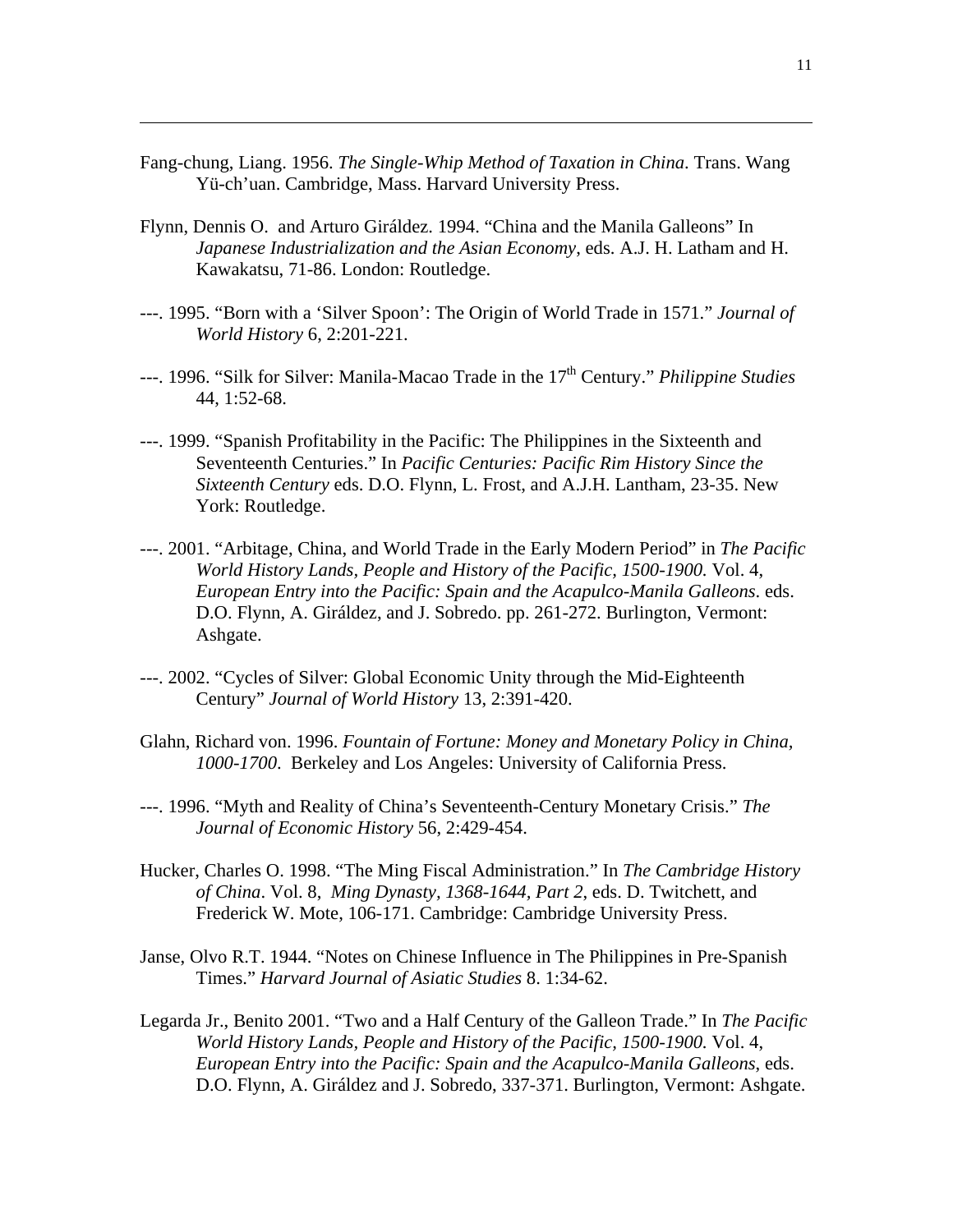The good deed of Legaspi's men is probably the biggest factor leading the Chinese to Manila. If it had not for this incident, the Chinese probably would not have come to Manila seeking to trade at this time. Also, it seems that as word spread, Chinese junks came to Manila to receive the almost endless supply of silver that would be transported to Manila. Despite this, though, Spanish determination to establish trade with China may have come from another source as Legaspi was focused on gaining Chinese goods.

 While Manila did serve no other purpose than to support a trading center with China, the 1571 date does not seem to be the best. Instead the date of July 1, 1573, the date two galleons left with silk to New Spain, is a better date if the birth of world trade is truly to be based on when Manila came to be an entrepôt. This distribution of acquired Chinese goods to New Spain demonstrates that Manila had begun the purpose that it would maintain for two hundred and fifty years.

## **Conclusion**

While there are probably more factors leading to the Manila galleon trade than mentioned, it is evident that the primary forces at work revolved around silver, silk and the establishment of Manila. Chinese demand for silver, further escalated by single-whip reform, just so happened to coincide with the mercury amalgamation process being

- Ma, Debin. 1999. "The Great Silk Exchange: How the World Was Connected and Developed." In *Pacific Centuries: Pacific Rim History Since the Sixteenth Century* eds. D.O. Flynn, L. Frost, and A.J.H. Lantham, 38-65. New York: Routledge.
- Min-hsiung, Shih. 1976. *The Silk Industry in Ch'ing China*. Trans. E-tu Zen Sun. Ann Arbor: Center for Chinese Studies, University of Michigan.
- Pearson, M.N. 2001. "Spain and Spanish Trade in Southeast Asia." in *The Pacific World History Lands, People and History of the Pacific, 1500-1900.* Vol. 4*, European Entry into the Pacific: Spain and the Acapulco-Manila Galleons*. eds. Flynn, D.O., A. Giráldez, and J. Sobredo. pp. 117-137. Burlington, Vermont: Ashgate.
- Phillips, Carla Rahn. 1990. "The Growth of Composition of Trade in the Iberian Empires, 1450-1750." In *Rise of Merchant Empires: Long Distance Trade in the Early Modern World, 1350-1750*, ed. J. D. Tracy, 34-98. Cambridge: Cambridge University Press.
- Schurz, William Lytle. 1918. "Mexico, Peru and the Manila Galleons." *The Hispanic American Historical Review* 1, 4:389-402.
- ---. 1959. *The Manila Galleon*. New York: E.P. Dutton.

 $\overline{a}$ 

Edgar Wickberg. 2000. *The Chinese in Philippine Life 1850-1898*. Quezon City: Ateneo de Manila University Press.